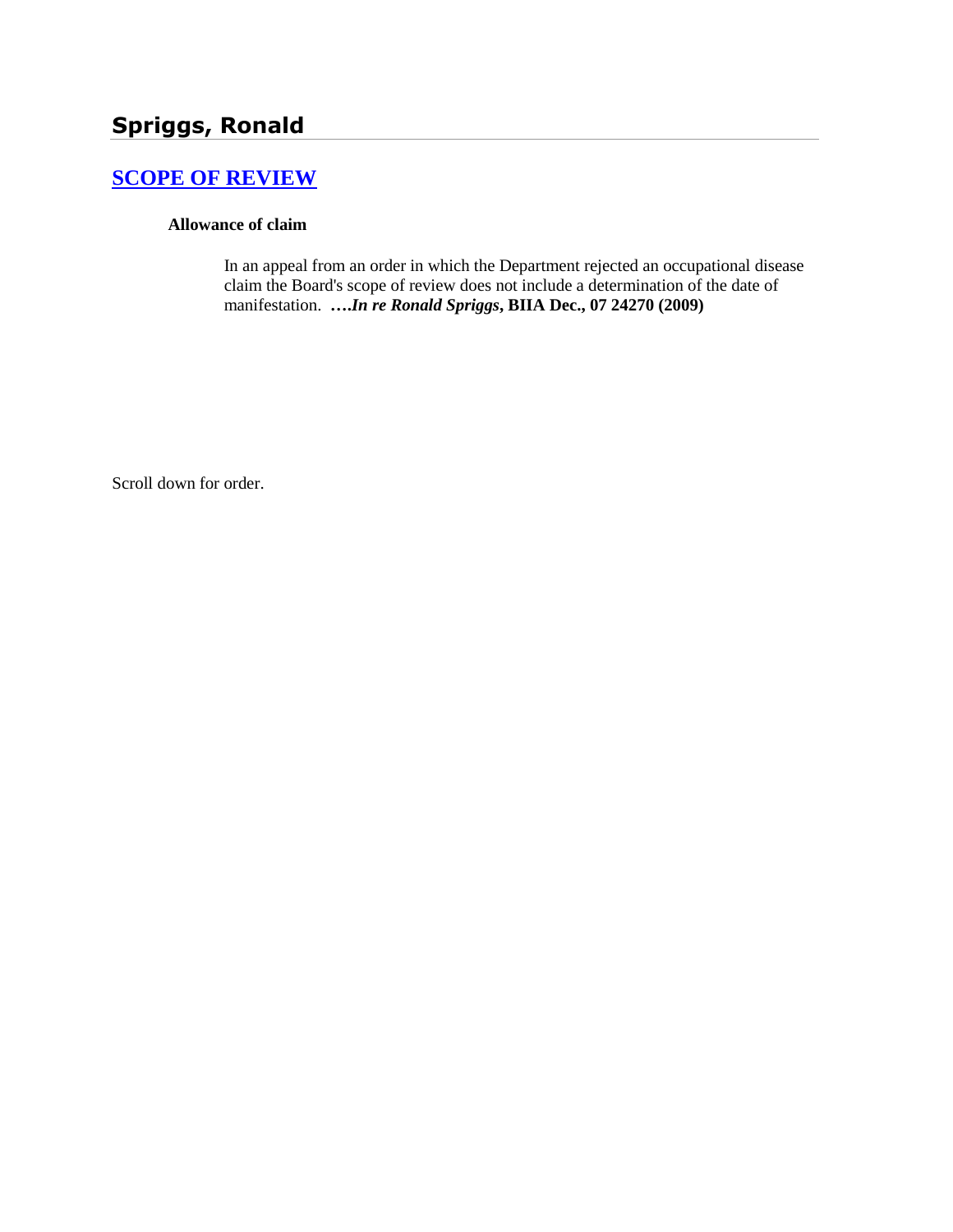## **BEFORE THE BOARD OF INDUSTRIAL INSURANCE APPEALS STATE OF WASHINGTON**

**)**

1

**IN RE: RONALD J. SPRIGGS ) DOCKET NOS. 07 24270 & 07 24764**

**CLAIM NOS. W-874198 & SA-62211 ) DECISION AND ORDER**

APPEARANCES:

2

3

4

5

6

7

8 9

10

21

Claimant, Ronald J. Spriggs, by Casey & Casey, P.S., per Gerald L. Casey

Self-Insured Employer, King County, by King County Prosecuting Attorney, per Tylar A. E. Edwards

11 12 13 14 15 In Docket No. 07 24270, the claimant, Ronald J. Spriggs, filed an appeal with the Board of Industrial Insurance Appeals on November 2, 2007, from an order of the Department of Labor and Industries dated October 26, 2007. In this order, the Department affirmed the provisions of an order dated July 31, 2007, in which the Department denied an application to reopen the claim. The Department order is **AFFIRMED**.

16 17 18 19 20 In Docket No. 07 24764, the claimant, Ronald J. Spriggs, filed an appeal with the Board of Industrial Insurance Appeals on November 16, 2007, from an order of the Department of Labor and Industries dated October 2, 2007. In this order, the Department affirmed the provisions of an order dated June 20, 2007, in which the Department denied the claim. The Department order is **REVERSED AND REMANDED**.

## **DECISION**

22 23 24 25 26 27 28 29 Pursuant to RCW 51.52.104 and RCW 51.52.106, this matter is before the Board for review and decision on timely Petitions for Review filed by the self-insured employer to Proposed Decisions and Orders issued on November 26, 2008, in Docket No. 07 24270; and November 25, 2008, in Docket No. 07 24764. In Docket No. 07 24270, the industrial appeals judge reversed and remanded the order of the Department dated October 26, 2007, in which the Department had denied an application to reopen Claim No. W-874198. In Docket No. 07 24764, the industrial appeals judge reversed and remanded the order of the Department dated October 2, 2007, in which the Department had denied Claim No. SA-62211.

30 31 32 The Board has reviewed the evidentiary rulings in the record of proceedings and finds that no prejudicial error was committed in either docket. The rulings are affirmed. All contested issues are addressed in this order.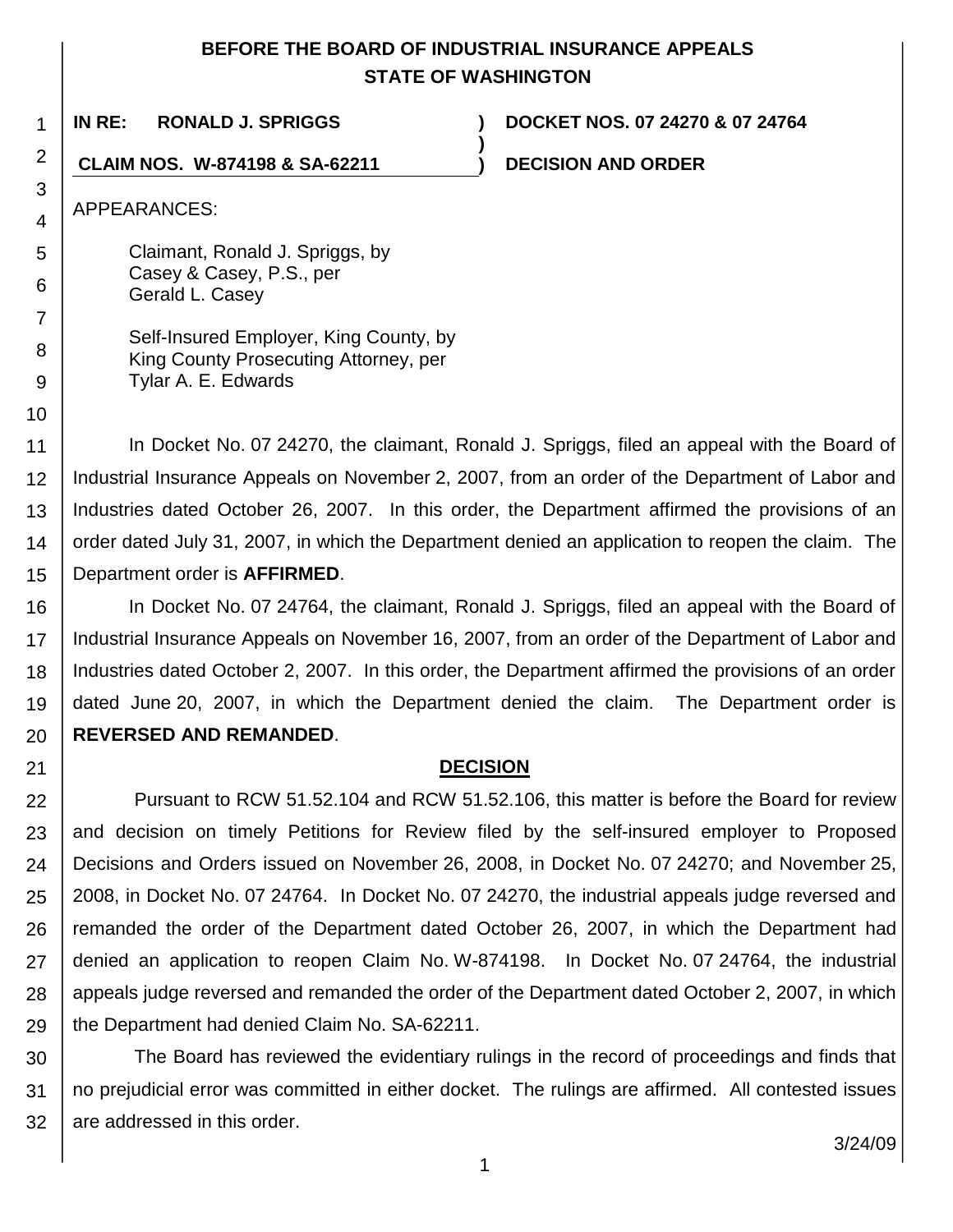1 2 3 4 5 6 7 The self-insured employer's Petitions for Review request that we affirm the orders in which the Department rejected Claim No. SA-62211, and denied reopening of Claim No. W-874198. We have granted review to consolidate these appeals and issue a single Decision and Order. In this Decision and Order, we modify the relief granted by our industrial appeals judge by affirming the order in Docket No. 07 24270, in which the Department denied reopening of the injury claim; and reversing the order in Docket No. 07 24764, remanding Claim No. SA-62211 to the Department to allow the occupational disease claim and provide treatment.

8 9 10 11 12 13 14 15 16 17 18 19 20 We first address the consolidation issue. At the start of the August 4, 2008 hearing, the attorney representing claimant Ronald J. Spriggs asked that the Board hear Docket No. 07 24764 together with Docket No. 07 24270 because "the condition in both these claims are somehow related." 8/4/08 Tr. at 4. The industrial appeals judge responded that he would consider the appeals separately, but advised that the claimant's attorney could file a written motion to consolidate these matters after the evidence was taken. Mr. Spriggs then presented his own testimony as well as the testimony of his wife and an additional lay witness. At the close of the morning's hearings (in Docket No. 07 24764), the claimant's attorney asked that the judge also consider the hearing testimony as part of the record in Docket No. 07 24270, which had been scheduled for a separate hearing that afternoon. The attorney for the self-insured employer did not object and the judge cancelled the afternoon hearing. All depositions and exhibits were made part of both dockets, without objection. The appeals were never formally consolidated for hearing or decision.

21 22 23 24 25 26 27 28 29 30 31 32 These appeals require that we determine the diagnoses of upper extremity conditions and the proximate cause of those conditions; and analyze the evidence to decide whether the conditions represent the worsening of a July 5, 2005 industrial injury or the manifestation of a separate occupational disease arising naturally and proximately from the conditions of Mr. Spriggs' employment. In two separate Proposed Decisions, our industrial appeals judge reversed and remanded the orders of the Department dated October 26, 2007 and October 2, 2007. In Docket No. 07 24764 (Claim No. SA-62211), the industrial appeals judge determined that conditions diagnosed as right lateral epicondylitis and bilateral neuropathy of the upper extremities were occupational diseases. The matter was remanded to the Department with direction to allow this claim for an occupational disease, with a date of manifestation of March 10, 2007. In Docket No. 07 24270 (Claim No. W-874198), the judge determined that the industrial injury of July 5, 2005, included a traction/twisting injury of the right elbow that proximately caused right upper extremity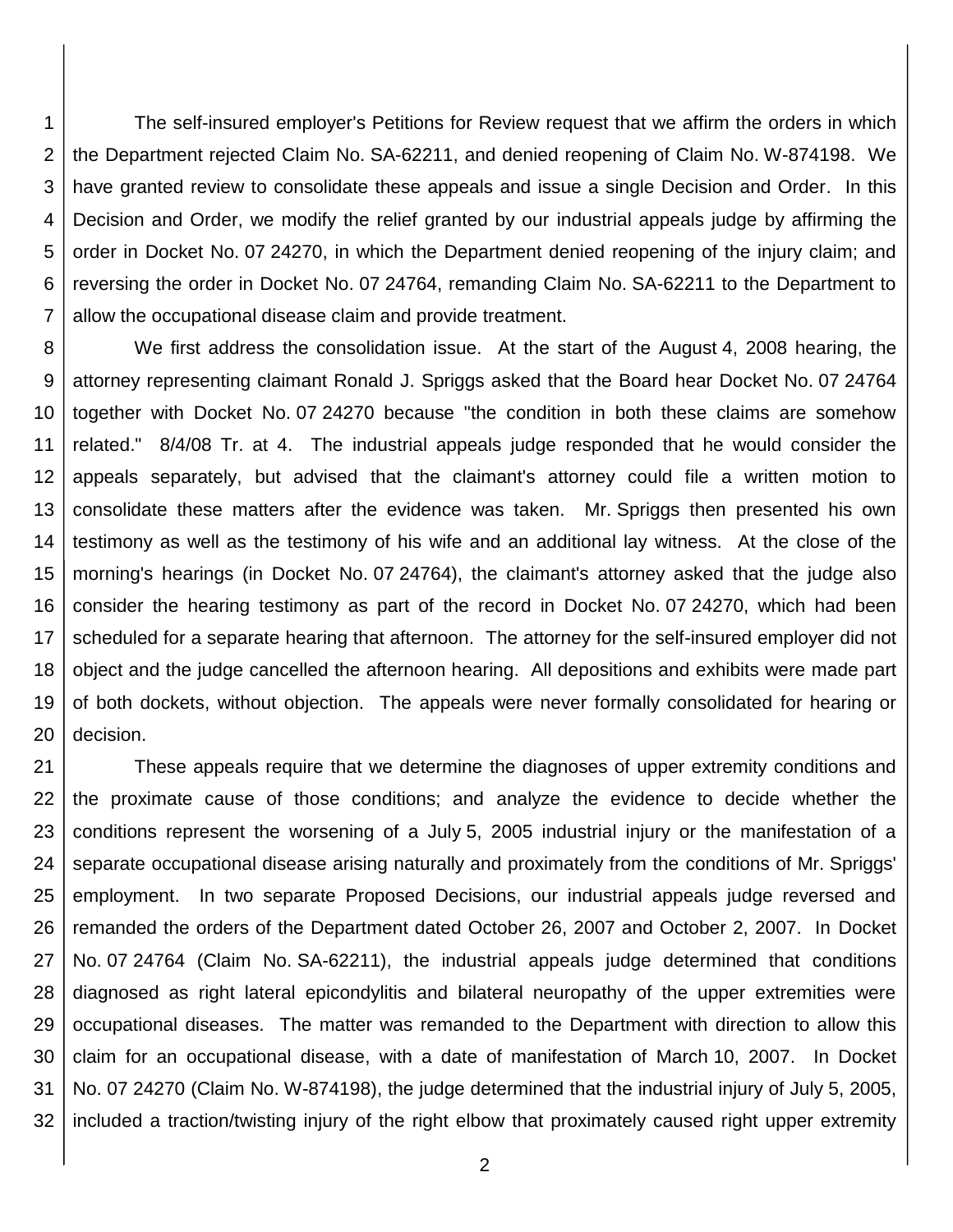1 2 cubital tunnel syndrome, but did not cause right lateral epicondylitis and osteochondritis of the right elbow; and that this constituted an aggravation of the July 5, 2005 injury, supporting reopening.

3 4 5 6 7 8 9 10 11 Consolidation is warranted in cases such as this, where "the evidentiary records are identical, the parties are the same, and the issues are inextricably intertwined." *In re April Lackey*, Dckt. Nos. 07 13286 & 07 13583 (November 13, 2008), at 3. A key question is whether Mr. Spriggs' right upper extremity condition represented an aggravation of his industrial injury or an occupational disease arising from his work activities, particularly those subsequent to his return to employment after the industrial injury. We find no basis for distinguishing Mr. Spriggs' case from *Lackey*, where the Board concluded, "it is critical to evaluate the two claims together, and no purpose is served by issuing two separate decisions." *Lackey,* at 3. Therefore, we have consolidated these two appeals and decide the issues in one Decision and Order.

12 13 14 15 16 17 18 19 20 The following is a summary of the evidence necessary to explain our decision. Ronald J. Spriggs is 47 years old, 6'2" tall, and weighs about 270 pounds. He attended school through the eleventh grade and obtained a high-school equivalency diploma. Mr. Spriggs has worked as a commercial fisherman, carpet cleaner, and garbage truck driver. In 1999 or 2000, he obtained employment as a residential service assistant at King County's Cedar Hills Addiction Treatment Center. Mr. Spriggs had no physical problems performing the Cedar Hills work, which included moving furniture. When Cedar Hills closed, Mr. Spriggs was hired at King County's wastewater plant, where he served as a utility/facility maintenance worker. He started at the wastewater plant in 2001.

21 22 23 24 25 On July 5, 2005, Mr. Spriggs was asked to direct traffic for fire trucks coming down the winding road to the wastewater plant. He was instructed to get his flagging gear, which was stored upstairs. He retrieved the gear and was quickly descending the metal stairs when he stumbled and started to fall. Mr. Spriggs grabbed the railing with his right arm and fell on his buttocks. Once he hit the stairs he let go of the railing because he could not stop his fall.

26 27 28 Mr. Spriggs initially saw Dr. Choi for back pain. He later mentioned to Dr. Choi that his elbow was aching. Mr. Spriggs understood from Dr. Choi that the pain would probably go away, but it did not.

29 30 31 Exhibit No. 1 is Mr. Spriggs' Application for Benefits in Claim No. W-874198, for a "low back" injury sustained on July 5, 2005, when he "slipped and fell on metal stairwell landing on buttox [*sic*] . . .." The description of the injury states that he "[s]tarted to feel pain in same area in

32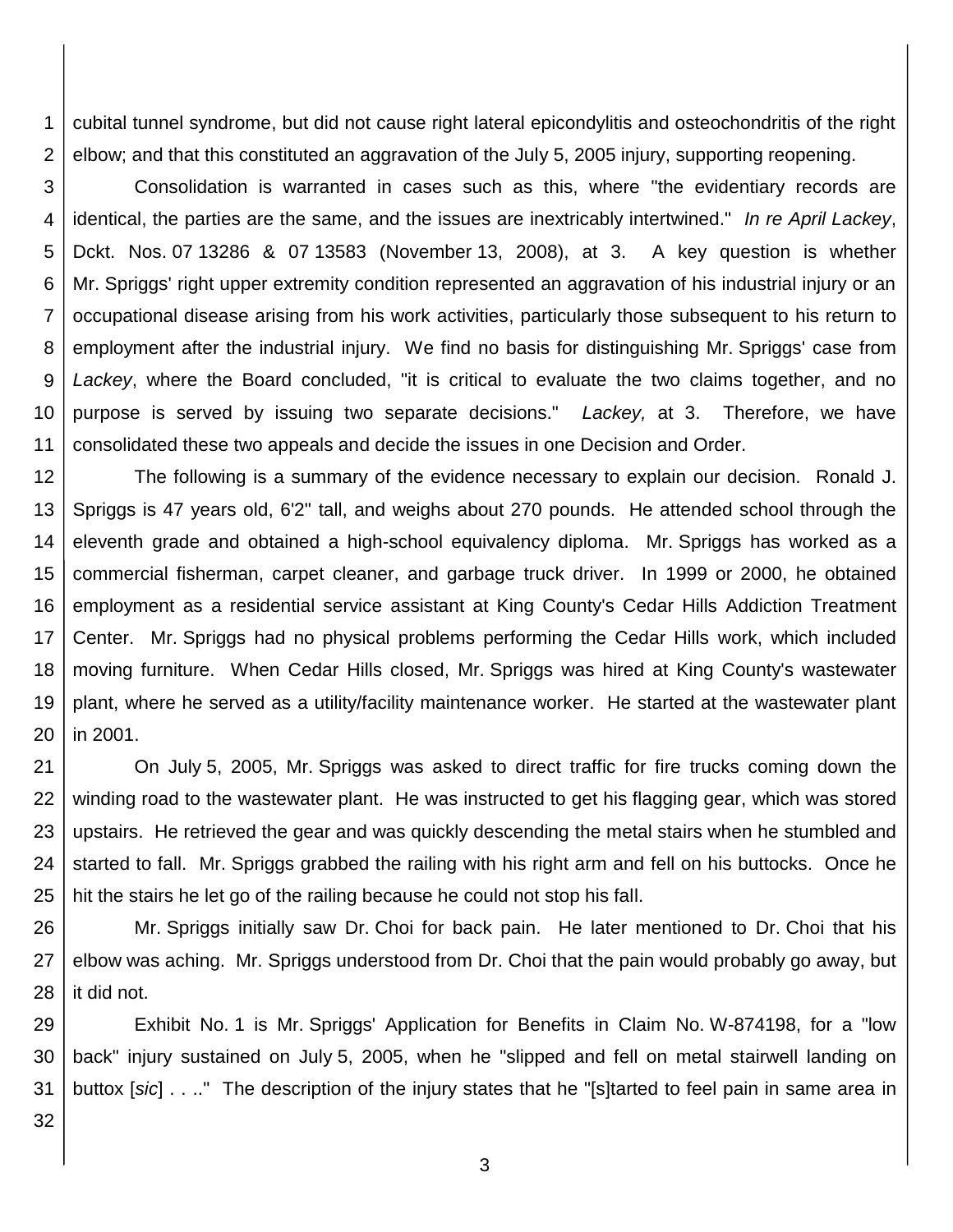1 2 back, that I hurt last year." Exhibit No. 1. The prior injury the claimant referred to was sustained while he was moving metal grates weighing about 300 pounds, and he felt a snap and a pop.

3 4 5 6 7 8 9 10 11 12 13 In mid-October 2005, Mr. Spriggs returned to work following the July 5, 2005 injury. After two weeks of light duty, he returned to his pre-injury employment. The job required that he clean out wet wells using a large vacuum truck called a "vactor." Mr. Spriggs described how he would insert the vactor's 30-foot tube into the well with a rope tied to the tube. To avoid damaging the truck, it was necessary to keep the vactor tube above the water level so that the vacuum would suck the water up rather than sucking the tube down. He wrapped the rope around his right or left arm while holding the tube with the other arm. The tube made a continuous jerking/whipping motion, which impacted his elbows and caused a lot of pain. The pain in the top and bottom of the right elbow joint worsened and he could not spread apart the right ring finger and little finger. Currently, Mr. Spriggs experiences numbness on his palm down to the palmar surface of the ring finger and little finger; and decreased right arm strength.

14 15 16 On March 22, 2007, on the advice of his claims manager, Mr. Spriggs filed an Application for Benefits in Claim No. SA-62211, with a date of injury or exposure of March 10, 2007. The part of the body injured or exposed was listed as "elbows right & left." Exhibit No. 2.

17 18 19 20 21 22 23 James C. Huitt, currently unemployed, worked as a King County facility service maintenance worker for eight years. Mr. Huitt and Mr. Spriggs worked on the same projects 90 percent of the time, including using the vactor truck to clean dirt and leaves from storm drains inside the plant and drains on the road outside the plant. In describing his duties involving using the vactor, Mr. Huitt testified that the pressure of the vacuum "throws the hose everywhere." 8/4/08 Tr. at 11. Mr. Huitt would feel a lot of pain in his arms as the hose moved around; the most demanding part of the job was the pulling, pushing, and lifting.

24 25 26 27 Tamara L. Spriggs, wife of Ronald J. Spriggs, testified that Mr. Spriggs' arm problem had worsened subsequent to July 2005. During the last year, he started losing his full grip capability and had arm spasms. Worsening pain keeps him awake at night. Mr. Spriggs participates in fewer activities and often avoids shaking hands with his right hand, offering his left arm instead.

28 29 30 31 32 William Wagner, Jr., M.D., certified orthopedic surgeon with a certificate in hand surgery, first saw Mr. Spriggs on May 29, 2007, following a referral from Dr. Roger Wang. Dr. Wagner was aware that Mr. Spriggs had previously undergone bilateral carpal tunnel release surgery and bilateral shoulder surgery. Mr. Spriggs described the July 5, 2005 injury when he fell down some stairs. He had stopped working on March 10, 2007, due to increasing symptoms. He complained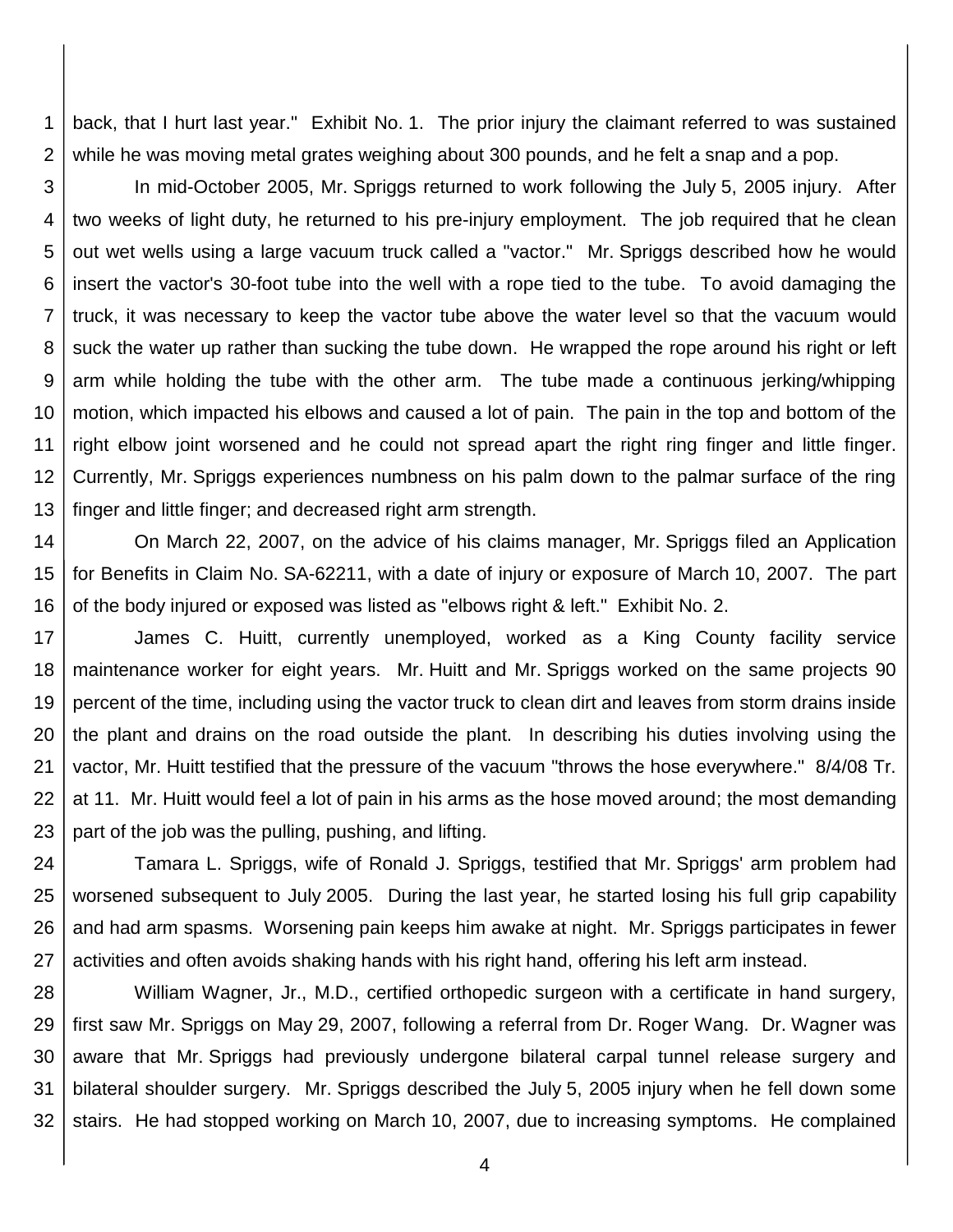1 2 3 4 5 6 to Dr. Wagner of pain over his right and left elbows and numbness radiating into his ring and small fingers from both elbows. On examination of both arms, Dr. Wagner noted positive Tinel's over the cubital tunnel and a positive elbow flexion test, both indicative of abnormalities in the ulnar nerve at the cubital tunnel. Mr. Spriggs also had tenderness of nerves near the medial epicondyle on the right side, but had normal sensation to his fingers and hand and normal strength of the small hand muscles supplied by those nerves.

7 8 9 10 11 12 13 Based the examination, Dr. Wagner's initial impression was that Mr. Spriggs had bilateral cubital tunnel syndrome. Eighteen months prior to that visit, a nerve study had revealed findings consistent with this diagnosis. Noting that Mr. Spriggs also had tenderness over the right lateral epicondyle on both sides and pain when extending his wrist, Dr. Wagner added the diagnosis of right lateral epicondylitis (tendinitis of the right elbow). Wagner Dep. at 7. In addition, Dr. Wagner diagnosed osteochondritis of the right elbow, which had been noted in a prior MRI. He testified, "We're not sure why that condition happens." Wagner Dep. at 7.

14 15 16 17 18 19 20 21 Dr. Wagner explained that ulnar neuropathy is a general term that encompasses cubital tunnel syndrome. Cubital tunnel syndrome usually is independent of lateral epicondylitis and osteochondritis. However, it can overlap with medial epicondylitis because the cubital tunnel and medial epicondyle are immediately adjacent to each other. He did not include medial epicondylitis in his initial impression, but did note tenderness in that area. Lateral epicondylitis and osteochondritis can produce symptoms in the same area on the thumb or outside part of the elbow. Both cubital tunnel syndrome and epicondylitis can develop from similar types of injuries or activities.

22 23 24 25 26 27 28 29 30 Dr. Wagner next saw Mr. Spriggs on June 15, 2007, when a nerve conduction study confirmed the diagnosis of bilateral cubital tunnel syndrome. It also showed some mild slowing, possibly caused by the previous carpal tunnel syndrome, but did not specifically rule out peripheral neuropathy. The findings, which were similar to the prior examination, combined with the positive Tinel's testing over the ulnar nerve, reconfirmed Dr. Wagner's prior diagnosis of a right lateral epicondylitis. Given the length of time that Mr. Spriggs had the symptoms, Dr. Wagner found it unlikely that the symptoms would remit spontaneously. Dr. Wagner recommended a right cubital tunnel release with anterior subcutaneous transposition of the ulnar nerve and an injection in his lateral epicondyle.

31 32 During the next visit, on August 9, 2007, Mr. Spriggs had a new symptom, hand weakness. Other examination findings were similar to prior examinations. Dr. Wagner noted that the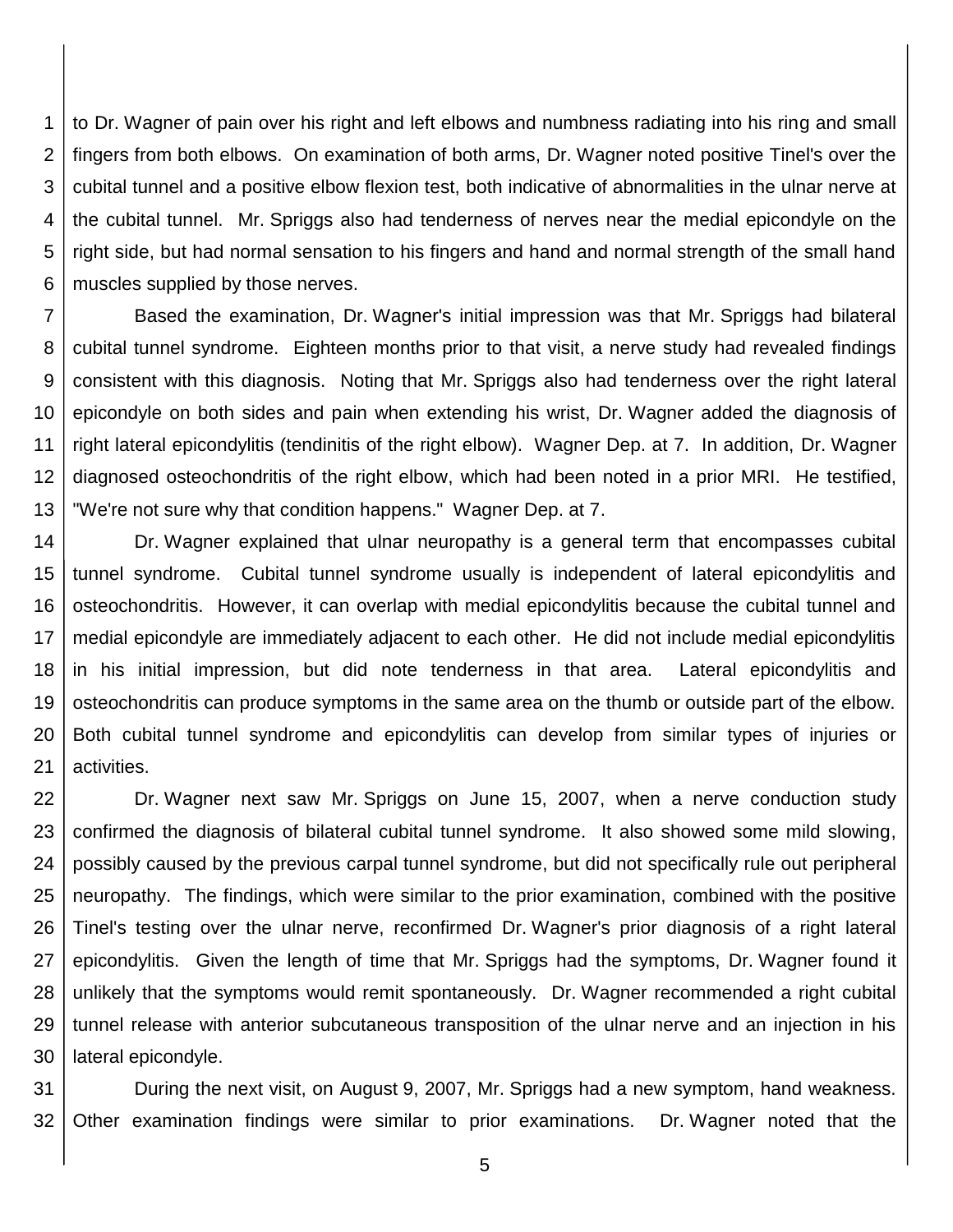1 2 interosseous muscles of the hand are supplied by the ulnar nerve and that weakness can be caused by a cubital tunnel syndrome or other problems with the ulnar nerve.

3 4 5 6 7 8 9 10 11 12 13 14 15 On August 9, 2007, Dr. Wagner wrote a letter to the Department recommending an independent medical examination directed at determining whether the diagnosed conditions were an industrial injury related to the July 5, 2005 claim; or an occupational disease caused by the job requirements. He wrote that, if there was documentation of elbow complaints in close proximity to July 5, 2005, the ulnar neuropathy was probably caused by the injury in Claim No. W-874198. Dr. Wagner reviewed the accident report, which did not mention elbow complaints, but later reviewed an August 11, 2005 physician's note, stating "'elbow right, still pain low back, patient recalls grabbing while slipping, hold with right hand, shoulder felt pain, some pain right medial elbow. Now worse.'" Wagner Dep. at 44. Another record from the same date indicated that Mr. Spriggs had a positive Tinel's, right ulnar nerve at elbow and commented on a "'previously unreported or unrecognized right ulnar nerve neuropathy.'" Wagner Dep. at 45. But records also documented elbow complaints as early as 2001, which Dr. Wagner attributed to Mr. Spriggs' heavy work.

16 17 18 19 20 21 Recognizing that he was never made aware of the specific details of the July 5, 2005 injury, Dr. Wagner found it difficult to relate the July 5, 2005 injury to Mr. Spriggs' right cubital tunnel syndrome, more probably than not. Dr. Wagner did review the job analysis for Utility Worker II, Wastewater, and determined that the upper extremity physical requirements of that job can cause the problems he diagnosed in Mr. Spriggs' case. He therefore concluded that, more probably than not, those job duties were a cause of the upper extremity problems noted in 2007.

22 23 24 25 26 27 28 Guy Earle, M.D., certified family practice physician, evaluated Mr. Spriggs on May 1, 2008. Mr. Spriggs described the July 5, 2005 injury, specifying a pulling and twisting injury of his right arm from grabbing the railing as he fell. Dr. Earle's record review revealed that Mr. Spriggs' elbow problem was first noted by Dr. Choi on August 11, 2005, about five weeks after the July 5, 2005 injury. Mr. Spriggs reported to Dr. Earle that his right elbow, forearm, and hand symptoms increased when he used the vactor. He did not mention the 2001 right elbow symptoms that were noted by Dr. Wagner.

29 30 31 32 As of May 1, 2008, Mr. Spriggs still had pain on the inside of his right elbow that tracked down the arm into the fourth and fifth fingers. He complained of loss of sensation in his little finger with loss of finger and hand strength and difficulty controlling the digits. Mr. Spriggs reported he was never free of symptoms between the July 5, 2005 injury and March 10, 2007, when he filed an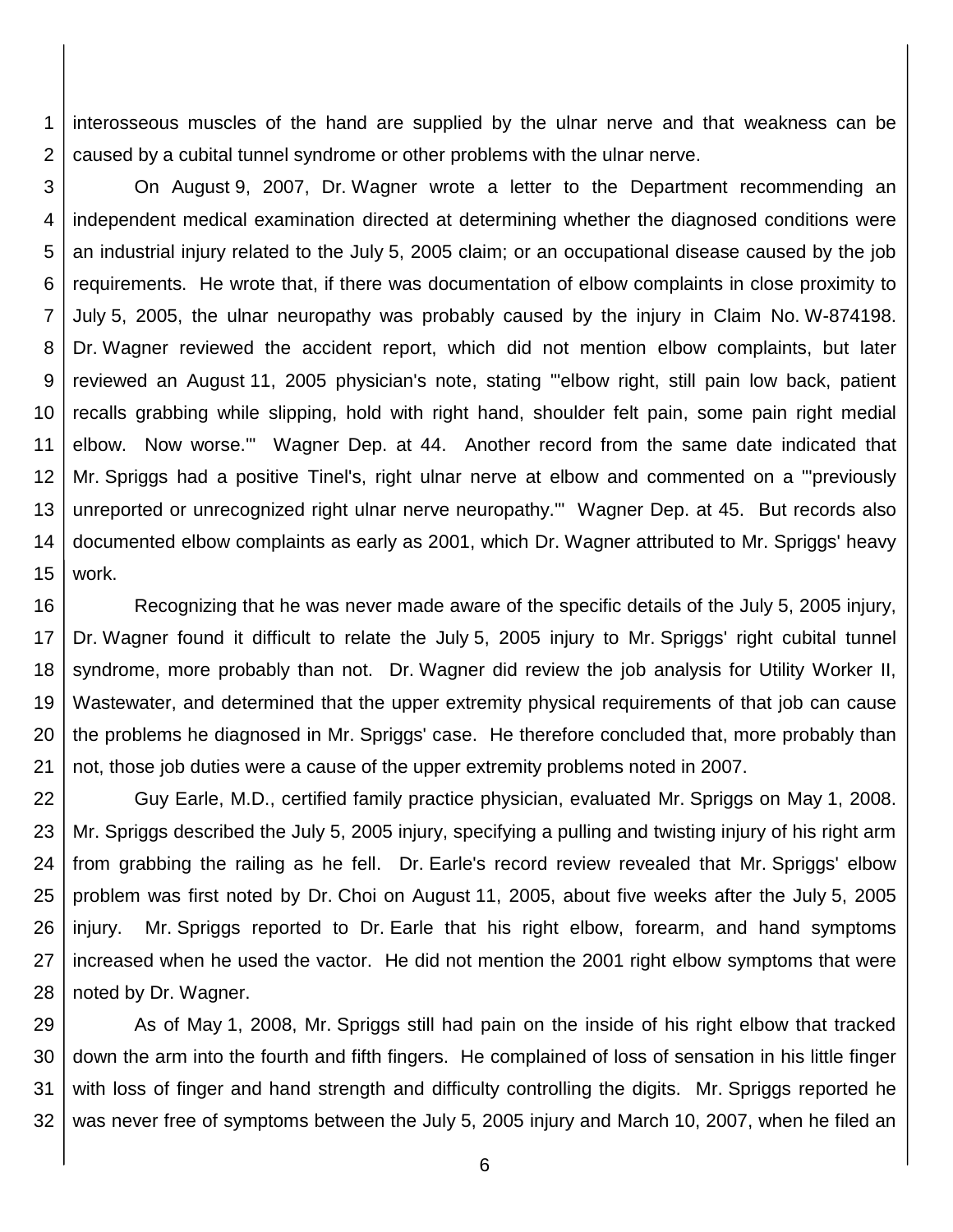1 2 3 4 5 6 7 8 occupational disease claim for his right elbow. From the medical records, Dr. Earle noted that the neurodiagnostic tests revealed compressive neuropathy (affecting the ulnar nerve where it crossed the elbow) more on the right elbow than the left. He noted that there was some dispute regarding whether this was a compressive neuropathy or a peripheral neuropathy. Dr. Earle found no evidence supporting the independent medical examiners' diagnosis of peripheral neuropathy. Other neurodiagnostic tests were a right elbow MRI on May 17, 2007, which showed bone marrow edema (bone inflammation); and a May 15, 2007 bone scan showing arthritic change in the right elbow.

9 10 11 12 13 14 15 On examination, Dr. Earle primarily focused on Mr. Spriggs' back and upper extremities. In his examination of the upper extremities, Dr. Earle noted that Mr. Spriggs' right hand showed atrophy of the hypothenar area. This indicated some damage to the ulnar nerve, which passes through the elbow. Muscles controlling finger movement were weakened compared to the left side, and hand strength and pinch strength was mildly diminished on the right side. There was diminished sensation in the right little finger, and Mr. Spriggs' ability to forcibly rotate his right forearm was decreased due to elbow discomfort.

16 17 18 19 20 21 Dr. Earle diagnosed right elbow strain with evidence of bony damage to the joint, and a focal compressive neuropathy where it crossed the elbow, producing cubital tunnel syndrome. The symptoms of this neuropathy primarily affect the ring and little finger and the pattern associated with this condition showed up well on the neurodiagnostic testing. He found no evidence of peripheral neuropathy. This condition usually results from some kind of metabolic or endocrine-type disease, which Mr. Spriggs did not have.

22 23 24 25 26 27 28 29 Dr. Earle was confident of his own diagnosis of cubital tunnel syndrome, which was worsening, but felt there was a question as to the etiology of this condition. He concluded that Mr. Spriggs "obviously had pre-existing conditions in his elbow, had a traction and twisting injury in July of 2005 and fell on the stairs. It caused either a cubital tunnel syndrome in his elbow or a worsening of a pre-existing one. This further worsened with his occupational activities at work." Earle Dep. at 47-48. He felt that the intense pulling from the suction tube of the vactor probably aggravated the condition, but did not cause it. Dr. Earle characterized the condition as an occupational injury rather than an occupational disease and recommended a surgical release.

30 31 32 Christopher Olch, M.D., a certified orthopedic surgeon specializing in hand surgery, examined Mr. Spriggs on May 11, 2007. Records reviewed included Dr. Tran's October 20, 2005 note, where Mr. Spriggs' complaints included right elbow pain. Dr. Olch understood from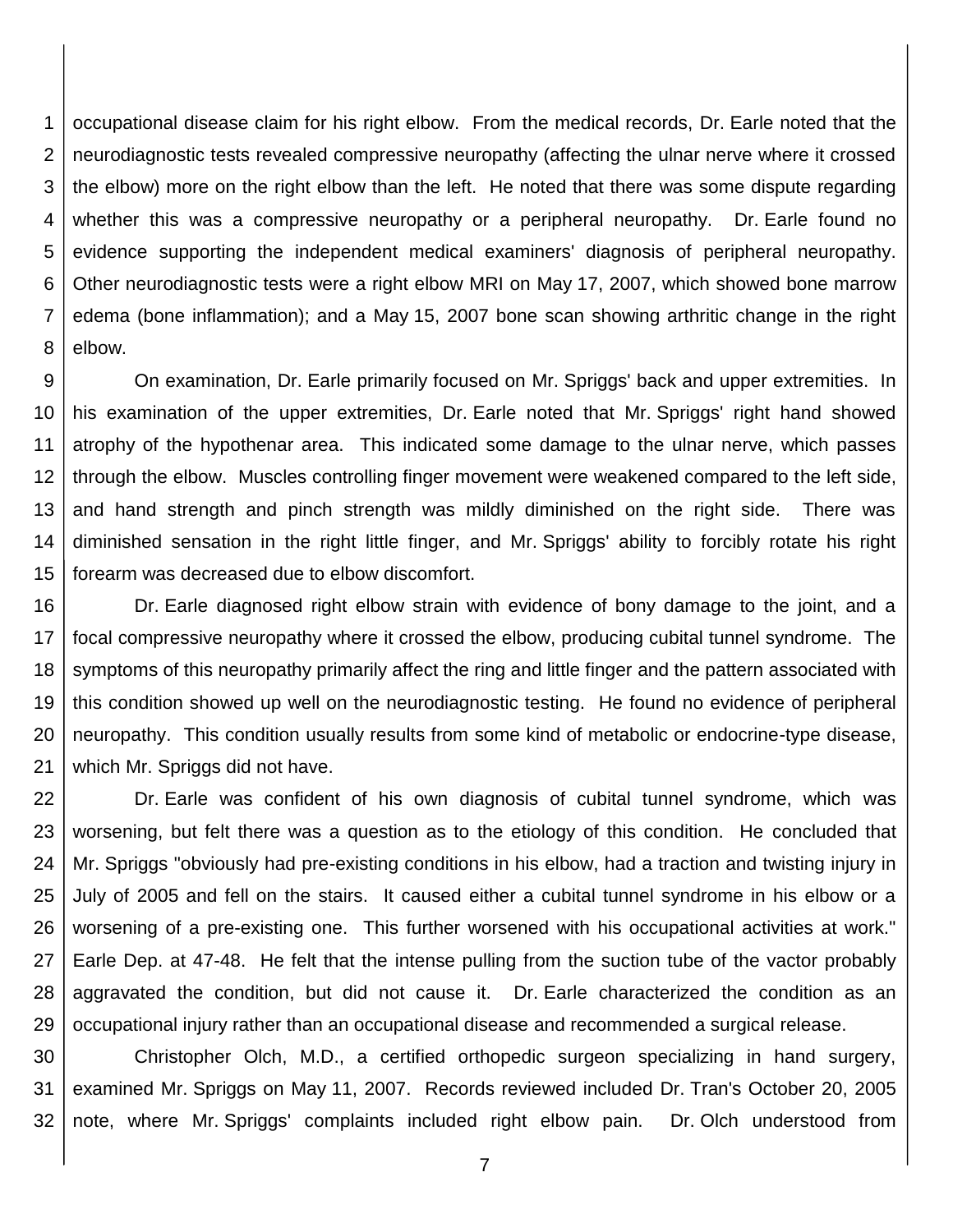1 2 3 4 5 6 7 8 Mr. Spriggs that he had hit his right elbow on the stair railing. Mr. Spriggs complained of occasional numbness in the fingers of the right hand and the first and third digits; and occasional left elbow pain associated with a 1998 injury. Dr. Olch reviewed the nerve conduction study performed on that date, with findings suggestive of peripheral neuropathy as well as ulnar neuropathy across the elbow at both sides. By January 2006, Dr. Tran had diagnosed elbow tendinitis which was exacerbating Mr. Spriggs' baseline ulnar neuropathy. In April 2007, Mr. Spriggs had increased pain in his right elbow with moderate numbness and sensation in the right upper extremity and ulnar nerve distribution.

9 10 11 12 13 During Dr. Olch's examination, Mr. Spriggs complained of pain in both shoulders and in the medial aspect of both elbows, right worse than left; and increasing pain on the lateral aspect of the right and left elbows. His wrist pain and numbness was worse on the right than the left side. Mr. Spriggs could not specifically remember when the left elbow pain started, but reported that the lower back pain was no longer a problem.

14 15 16 17 18 19 20 Mr. Spriggs told Dr. Olch that he wanted to reopen the low back claim for his elbow worsening and that he tried to open a second claim because he was having symptoms in both elbows that he associated with his work activities. The right elbow pain was attributed to slamming his elbow when he fell on July 5, 2005. On examination, Mr. Spriggs had exquisite tenderness over his right cubital fossa and also was tender over the left cubital fossa. He had decreased sensation in the right ring and little fingers. These findings are consistent with ulnar neuropathy. The electrodiagnostic study also showed ulnar neuropathy bilaterally.

21 22 23 24 25 26 27 28 29 30 Dr. Olch diagnosed bilateral ulnar neuropathy, right greater than left. He did not feel that this condition had worsened between May 9, 2006 and July 31, 2007, because Dr. Tran had described an ulnar neuropathy which had not changed significantly as of the date of Dr. Olch's examination. Dr. Olch also felt that Mr. Spriggs had not developed cubital tunnel syndrome as a result of the industrial injury because Dr. Tran did not note any elbow pain until October 10, 2005, three months after the July 2005 industrial injury. Also, Mr. Spriggs fell on his right elbow and not the left, yet the ulnar neuropathy is bilateral, which is more consistent with a systemic disease rather than an injury. Dr. Olch acknowledged that he had no records available to review regarding Mr. Spriggs' work duties involving the vactor. He agreed that excessive use of the extremities can aggravate ulnar neuropathy or even precipitate it.

31 32 Lewis Almaraz, M.D., certified neurologist, examined Mr. Spriggs on September 18, 2007. Mr. Spriggs reported to Dr. Almaraz that his right little and ring finger were affected in the fall and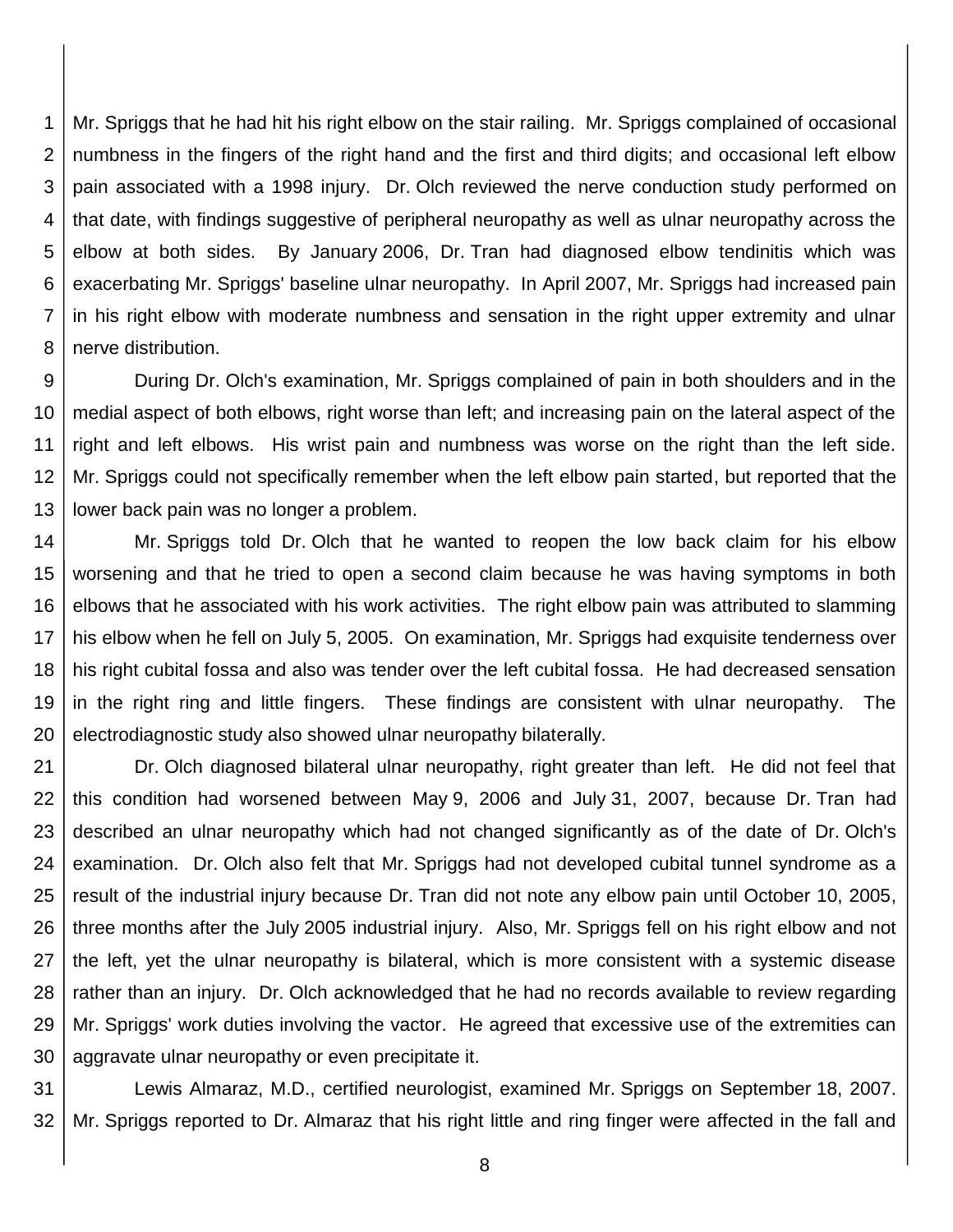1 2 3 4 5 that he had pain in his left medial elbow. These symptoms had worsened despite being off of work since March 2007. He did not report any low back pain or lower extremity symptoms. Dr. Almaraz reviewed various medical records prior to the evaluation and did not see any physician's record indicating a specific trauma to Mr. Spriggs' elbow on July 5, 2005. Rather, he believed Mr. Spriggs' injury was limited to the trauma of falling on his buttocks.

6 7 8 9 10 11 12 13 On examination, Dr. Almaraz noted that palpation of Mr. Spriggs' ulnar nerves at the elbows did not cause subluxation. Mr. Spriggs' feeling was minimally diminished in the right little finger and right ring finger. Dr. Almaraz found numbness extending up the entire ulnar border. He concluded that the sensory examination did not correspond with any isolated nerve or nerve root. He also testified that the findings did indicate an ulnar neuropathy, however. Dr. Almaraz found a significant redirection of the vibration senses in Mr. Spriggs' ankles. This finding, considered with his history of bilateral carpal tunnel syndrome, suggested that Mr. Spriggs had an underlying general neuropathic condition such as peripheral neuropathy.

14 15 16 17 18 19 Dr. Almaraz diagnosed status post-fall with contusion of the buttocks and low back strain/sprain; and history of bilateral elbow pain of unknown cause. Electrodiagnostic studies showed evidence of focal neuropathies at the elbows, the ulnar nerves, and the median nerves at the wrists. Dr. Almaraz rejected Mr. Spriggs' assertion that both elbows were affected by a repetitive use syndrome from his job. He felt that Mr. Spriggs should see a private neurologist for further evaluation of the peripheral neuropathy.

20 21 22 23 24 In Dr. Almaraz's opinion, Mr. Spriggs could return to his job of injury, without restrictions. He saw no worsening of an industrially-related condition between May 9, 2006 and July 31, 2007; the only condition related to the July 5, 2005 injury was a back strain, which did not worsen. He also saw no evidence of any neurologic condition other than a generalized neuropathy, which was unrelated to Mr. Spriggs' work.

25 26 27 28 29 30 31 32 Michael Battaglia, M.D., certified orthopedic surgeon, examined Mr. Spriggs on September 18, 2007, along with Dr. Almaraz. The examination was essentially normal, with the exception of a positive Tinel's sign at his right elbow and wrist. The diagnosis was contusion of his buttocks and low back sprain or strain; and a history of bilateral elbow pain, of unknown etiology. Dr. Battaglia and Dr. Almaraz "felt there was nothing unusual about this gentleman's work that caused this," and believed that there were multiple health conditions unrelated to his work that could "potentially" cause the elbow pain. Dr. Battaglia acknowledged, however, that he was only "somewhat familiar" with what Mr. Spriggs' job entailed. Battaglia Dep. at 18. He also testified, "I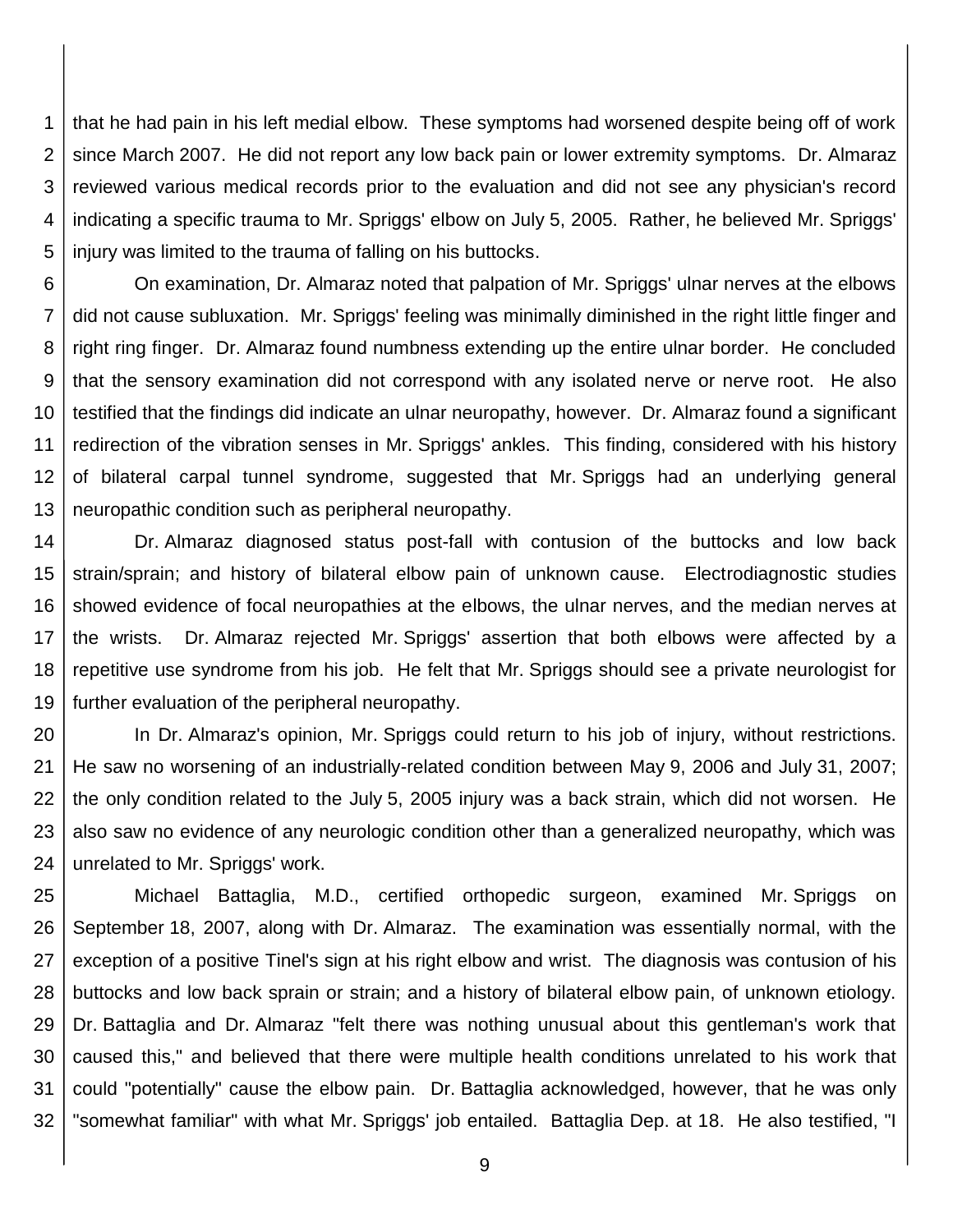1 2 3 4 don't know what he did day-in and day-out." Battaglia Dep. at 29. Cubital tunnel syndrome is commonly associated with prolonged exposure to vibration. "And certainly falling on one's butt, which is the main question we were asked about, does not qualify as that type of mechanism." Battaglia Dep. at 23.

5 6 7 8 9 10 11 12 13 14 The most persuasive medical witness on the issues of diagnoses, causal relationship, and need for treatment, is treating physician Dr. Wagner. Of the medical witnesses who testified in this appeal, Dr. Wagner was the one who examined Mr. Spriggs on several occasions and obtained key diagnostic tests and records. Dr. Wagner reviewed the report of the September 18, 2007 independent medical examination performed by orthopedic surgeon Michael Battaglia, M.D., and neurologist Lewis Almaraz, M.D., and disagreed with their opinions, finding them based on possibilities. Dr. Wagner reiterated that his initial recommendation to the Department was that the examiners focus on causation, not diagnosis. Neither Dr. Wagner, nor any of the medical witnesses, was aware of testing that conclusively diagnosed peripheral neuropathy or any other metabolic disorder.

15 16 17 18 We accept Dr. Wagner's opinion that the appropriate diagnoses of Mr. Spriggs' upper extremity conditions are bilateral cubital tunnel syndrome and right lateral epicondylitis, which require treatment. Dr. Olch diagnosed bilateral ulnar neuropathy which, as Dr. Wagner explained, encompasses cubital tunnel syndrome.

19 20 21 22 23 Dr. Earle generally agreed with Dr. Wagner in regard to Mr. Spriggs' diagnoses. In addition, these doctors both expressed the opinion that the most difficult question is not the diagnoses but rather, whether these occupationally-related conditions were caused by the July 5, 2005 fall on the stairs; or Mr. Spriggs' exposure to distinctive conditions of his employment, including his exposure upon return to work following his recovery from the fall.

24 25 26 27 28 29 30 31 32 Our industrial appeals judge determined that the evidence supports a reopening of the July 5, 2005 injury claim on grounds that Mr. Spriggs sustained a right elbow condition attributable to the July 5, 2005 injury that objectively worsened subsequent to closure of that claim on May 9, 2006. An August 11, 2005 medical record, which noted right elbow complaints, was referenced by several medical witnesses. However, we find the evidence insufficient to show that a complaint of right elbow symptoms a month after the industrial injury bore a causal relationship to Mr. Spriggs' July 5, 2005 fall on the stairs. It is significant that, according to Dr. Wagner's record review, Mr. Spriggs had complained of similar elbow symptoms as early as 2001. Further, Mr. Spriggs returned to full duty subsequent to the fall on the stairs, and there is no evidence of any significant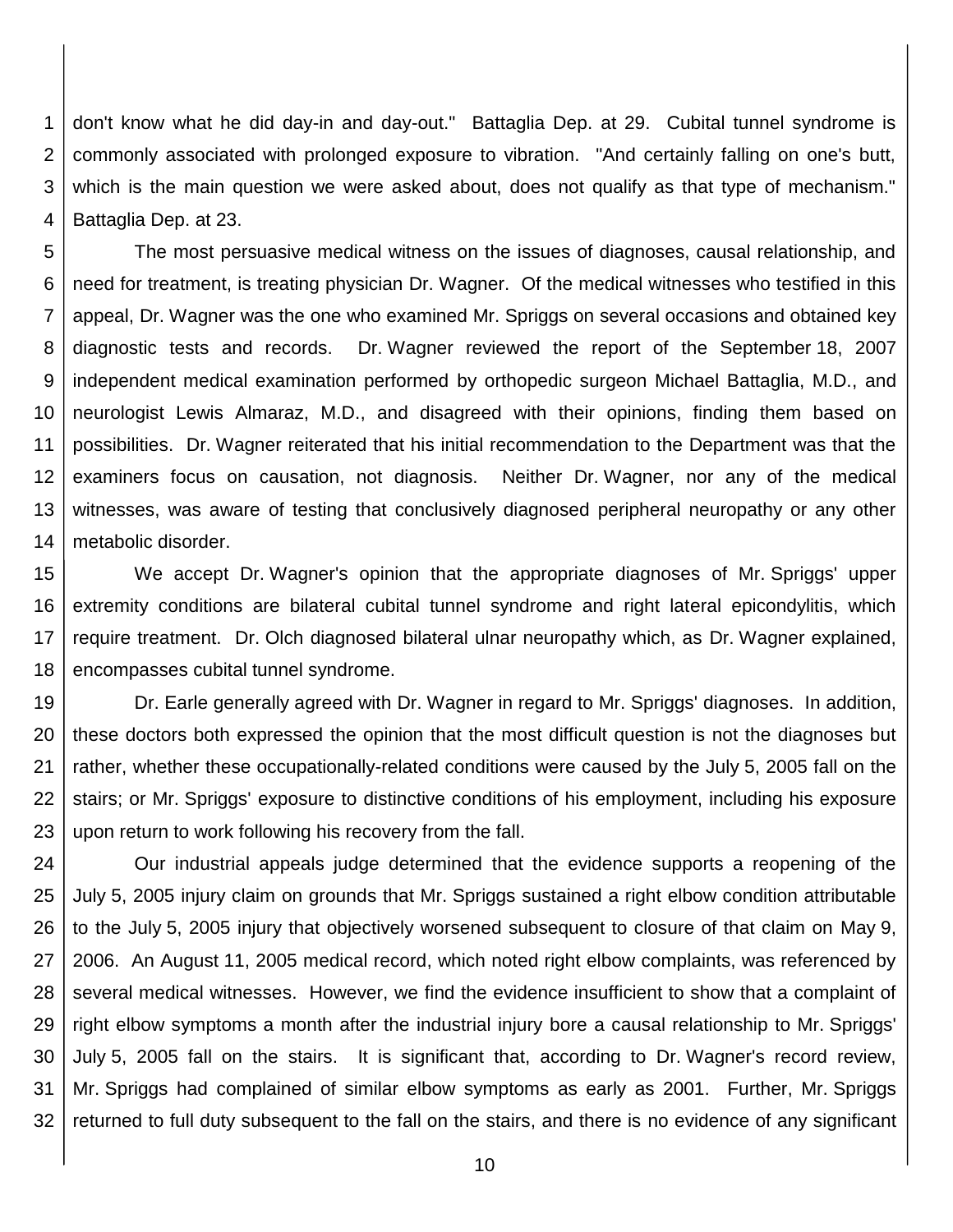1 2 3 4 5 6 7 8 9 10 11 12 impairment from a right elbow condition until March 2007, when he filed a claim for occupational disease affecting his left and right elbows. The evidence shows that the distinctive conditions of his employment—in particular, grasping and stabilizing the vactor tube, which caused upper extremity impacts—worsened Mr. Spriggs' upper extremity conditions to the point that he became disabled and required treatment. Dr. Wagner was familiar with Mr. Spriggs' job duties and concluded that the claimant's upper extremity conditions probably did arise out of conditions of his employment. In contrast, the employer's medical witnesses failed to demonstrate any familiarity with Mr. Spriggs' job duties, in particular, his operation of the vactor which caused significant, repetitive trauma to his upper extremities. A preponderance of the credible evidence shows that the upper extremity conditions arose naturally and proximately from the distinctive conditions of Mr. Spriggs' employment. None of the conditions represented the worsening of a condition proximately caused by the industrial injury.

13 14 15 16 17 18 19 20 21 22 23 24 We need address one final issue regarding Docket No. 07 24764, Mr. Spriggs' appeal from the order in which the Department rejected his occupational disease claim. This Board's jurisdiction is limited to review of those issues previously considered by the Department. *Lenk v. Department of Labor & Indus*., 3 Wn. App. 977, 982 (1970). The Department does not determine a date of manifestation of an occupational disease when the preliminary question—whether the claimant sustained an occupational disease—is decided in the negative. Because the Department order on appeal rejected Mr. Spriggs' occupational disease claim, our industrial appeals judge should not have entered a finding establishing a date of manifestation for the occupational disease. In addition to affirming the Department order in Docket No. 07 24270, which correctly denied reopening of Claim No. W-874198, we remand the occupational disease claim to the Department with directions to issue an order in which it allows the claim and exercises its original jurisdiction to determine the date of manifestation of the occupational disease in Claim No. SA-62211.

### **FINDINGS OF FACT**

1. Docket No. 07 24270, Claim No. W-874198: The claimant, Ronald J. Spriggs, filed an Application for Benefits with the Department of Labor and Industries on July 27, 2005, in which he alleged he sustained an injury on July 5, 2005, while in the course of his employment with King County. On August 2, 2005, the Department issued an order in which it allowed the claim. On May 9, 2006, the self-insured employer issued an order in which it closed the claim with time-loss compensation benefits as paid to October 16, 2005, and without an award for permanent partial disability. On May 7, 2007, the claimant filed an application to reopen the claim, which was denied by the Department in an order of July 31, 2007. On August 14, 2007, the claimant filed a Protest and Request for

25

26

27

28

29

30

31

32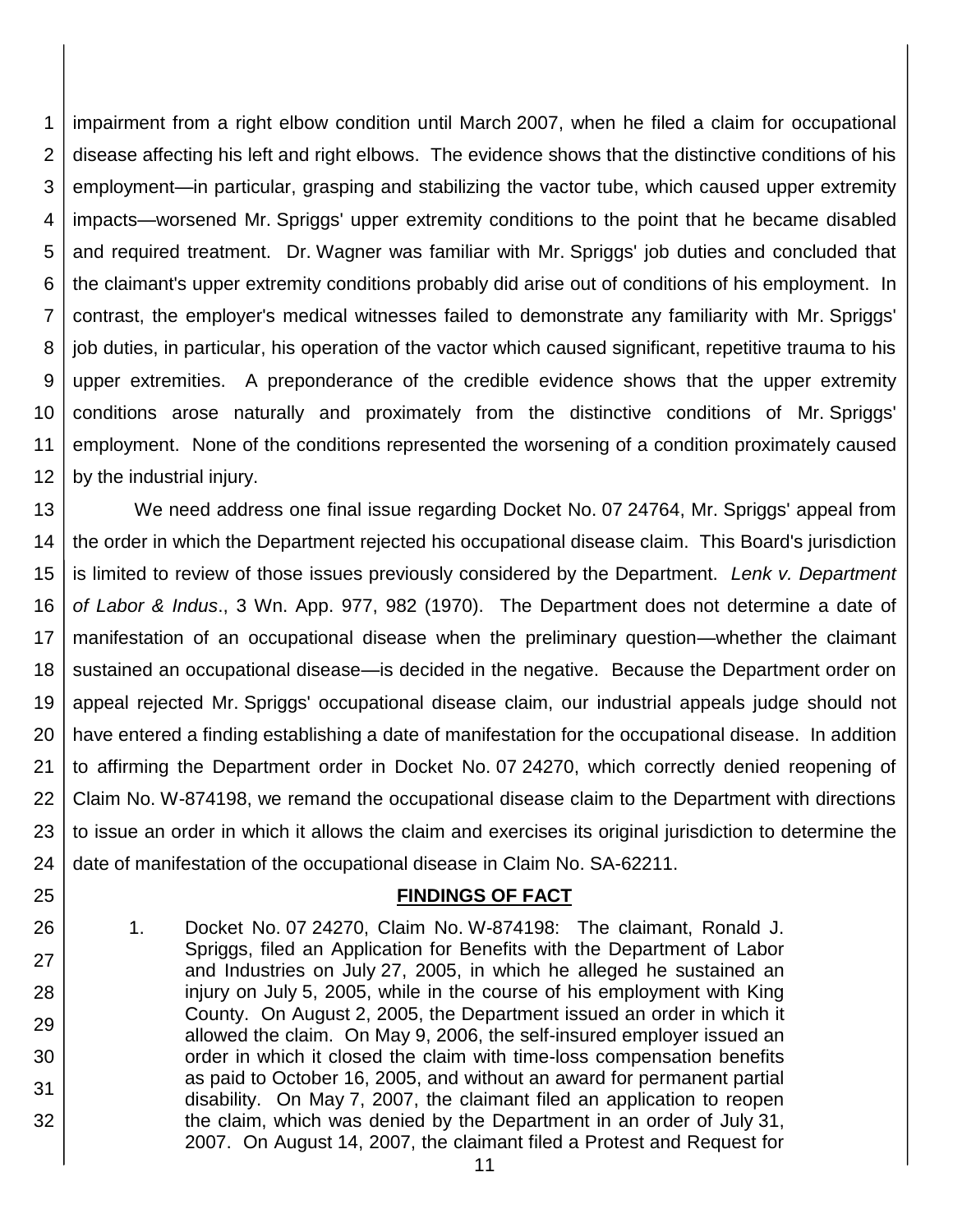Reconsideration of the July 31, 2007 order. The Department entered a further order on October 26, 2007, in which it affirmed the provisions of the July 31, 2007 order. On November 2, 2007, the claimant filed an appeal with this Board to the October 26, 2007 order. On November 27, 2007, the Board of Industrial Insurance Appeals issued an Order Granting Appeal under Docket No. 07 24270 and agreed to hear the appeal.

1

2

3

4

5

6

7

8

9

10

11

12

13

14

15

16

17

18

19

20

21

22

23

24

25

26

27

28

29

30

31

32

Docket No. 07 24764, Claim No. SA-62211: On March 29, 2007, Mr. Spriggs filed an Application for Benefits with the Department, in which he alleged he sustained an occupational disease arising from the conditions of his employment with King County. On June 20, 2007, the Department issued an order in which it rejected the claim. Mr. Spriggs filed a Protest and Request for Reconsideration of the June 20, 2007 order with the Department on August 6, 2007. On October 2, 2007, the Department issued an order in which it affirmed the provisions of the order dated June 20, 2007. On November 16, 2007, Mr. Spriggs filed an appeal with the Board of Industrial Insurance Appeals to the October 2, 2007 order. On December 16, 2007, the Board of Industrial Insurance Appeals issued an Order Granting Appeal under Docket No. 07 24764 and agreed to hear the appeal.

- 2. On July 5, 2005, while in the course of his employment as a utility/facility maintenance worker for King County, Mr. Spriggs slipped while descending a flight of metal stairs at a County facility. As he fell, he grabbed the handrail with his right arm but was unable to stop his fall, and landed on his buttocks.
- 3. The industrial injury of July 5, 2005, proximately caused a low back condition that subsequently resolved. The July 5, 2005 injury did not proximately cause or aggravate a right upper extremity condition.
- 4. As of May 9, 2006, when the Department closed the claim for an industrial injury of July 5, 2005, Mr. Spriggs' low back condition, proximately caused by his industrial injury, had reached maximum medical improvement.
- 5. Between May 9, 2006, and October 26, 2007, Mr. Spriggs' low back condition, proximately caused by his July 5, 2005 industrial injury, did not worsen and did not require further proper and necessary medical care and treatment.
- 6. Mr. Spriggs' job as a King County utility/facility maintenance worker, which he performed from sometime in 2001 and continuing into March 2007, required that he lift grates and manhole covers and operate a suction device known as a vactor. When he operated the vactor, Mr. Spriggs was required to hold on to a suction tube that he grasped with his arms or with one of his arms tied to the tube while also holding the tube with his other arm. The suction tube would thrash about and Mr. Spriggs was required to keep it in place. These duties constituted distinctive conditions of Mr. Spriggs' employment with King County.